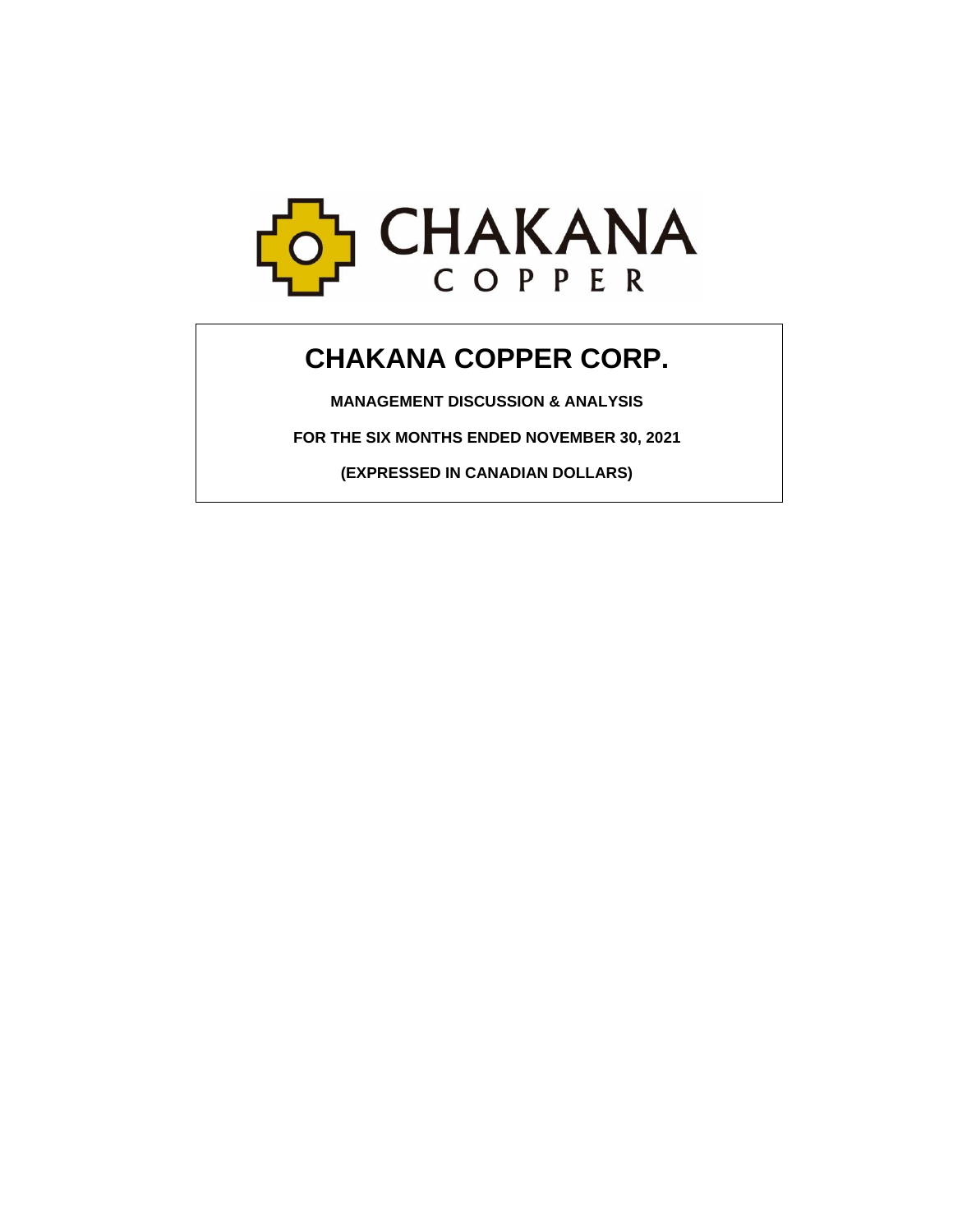

#### **GENERAL**

This Management Discussion and Analysis ("MD&A") of Chakana Copper Corp. (the "Corporation" or "Chakana") dated January 27, 2022, provides an analysis of the Corporation's financial results for the six months ended November 30, 2021. The following information should be read in conjunction with the accompanying unaudited condensed interim consolidated financial statements for the six months ended November 30, 2021 with accompanying notes, which have been prepared in accordance with International Financial Reporting Standards ("IFRS") and International Accounting Standard 34 *Interim Financial Reporting*, as issued by the International Accounting Standards Board.

All dollar figures are expressed in Canadian dollars, unless otherwise stated. The Corporation's condensed interim consolidated financial statements and MD&A are available on [www.sedar.com.](http://www.sedar.com/)

## **CORPORATION OVERVIEW**

Chakana Copper Corp. was incorporated on May 2, 2011, under the laws of the province of British Columbia, Canada. The Corporation is a mineral exploration corporation listed on the TSX Venture Exchange ("TSX-V") under the symbol "PERU". The Corporation is currently engaged in the exploration and development of mineral properties, with prospects for copper, gold and silver in Peru.

The head office and principal address is 800 West Pender Street, Suite 1430, Vancouver, British Columbia, V6C 2V6, Canada. The records office of the Corporation is located at 1055 West Pender Street, Suite 1500, Vancouver, British Columbia, V6E 4V7, Canada.

The Corporation is currently advancing the Soledad Project near Aija in the Ancash region of the highly prolific Miocene mineral belt of Peru. The Corporation's goal is to find and advance mineral projects to an economic resource within a single commodity cycle for further development by mid-tier and/or major mining companies. The Corporation looks for de-risked projects that have the characteristics of large above average grade mineral systems with significant upside potential. The Corporation employs the latest technological innovations to test the upside potential of projects with aggressively funded exploration programs.

## **GENERAL OVERVIEW OF MARKET CONDITIONS**

During the period May 31, 2021 through to the date of this MD&A, copper prices have fluctuated between a low of US \$4.14 per pound and a high of US \$4.75 per pound, closing at US \$4.40 per pound. During the same period, gold and silver prices started to appreciate, with gold trading between US \$1,718 per ounce and US \$1,907 per ounce, closing at US \$1,840 per ounce, and silver trading between US \$21 per ounce and US \$27 per ounce, closing at US \$24.47 per ounce.

Since the second half of 2019, base metal prices have increased significantly. However, as a result of the global pandemic caused by COVID-19, many governments have mandated lockdowns affecting the ability of companies to continue with normal operations and as a result, junior companies have experienced volatile share prices over this period. During 2020 and 2021 a new wave of COVID-19 related to the Delta and Omicron variants have also created pressure in the global markets including the resource sector. In addition to the global pandemic, the political situation in Peru has caused uncertainty for the mining industry. In management's opinion, these factors were the primary drivers for a decline in the Corporation's share price.

The outbreak of COVID-19 and political upheavals in various countries have caused significant volatility in commodity prices. Similarly, any future emergence and spread of pathogens could also have an adverse impact on global economic conditions, which may adversely impact the Corporation's operations, and the operations of its suppliers, contractors and service providers, the ability to obtain financing and maintain necessary liquidity, and the ability to explore the Corporation's properties. While these effects are expected to be temporary, the duration of the business disruptions internationally and related financial impact cannot be reasonably estimated at this time. Similarly, the Corporation cannot estimate whether or to what extent this outbreak and the potential financial impact may extend to countries outside of those currently impacted. Travel bans and other government restrictions may also adversely impact the Corporation's operations and the ability of the Corporation to advance its projects. In particular, if any employees or consultants of the Corporation become infected with coronavirus or similar pathogens and/or the Corporation is unable to source necessary consumables or supplies, due to government restrictions or otherwise, it could have a material negative impact on the Corporation's operations and prospects, including the complete shutdown of one or more of its exploration programs. The situation is dynamic and changing day-to-day. As a result of these uncertainties, the Corporation implemented work protocols for its employees and contractors incorporating COVID-19 prevention measures, such as installation of a stand-alone camp on the project, individual dormitory accommodations, improved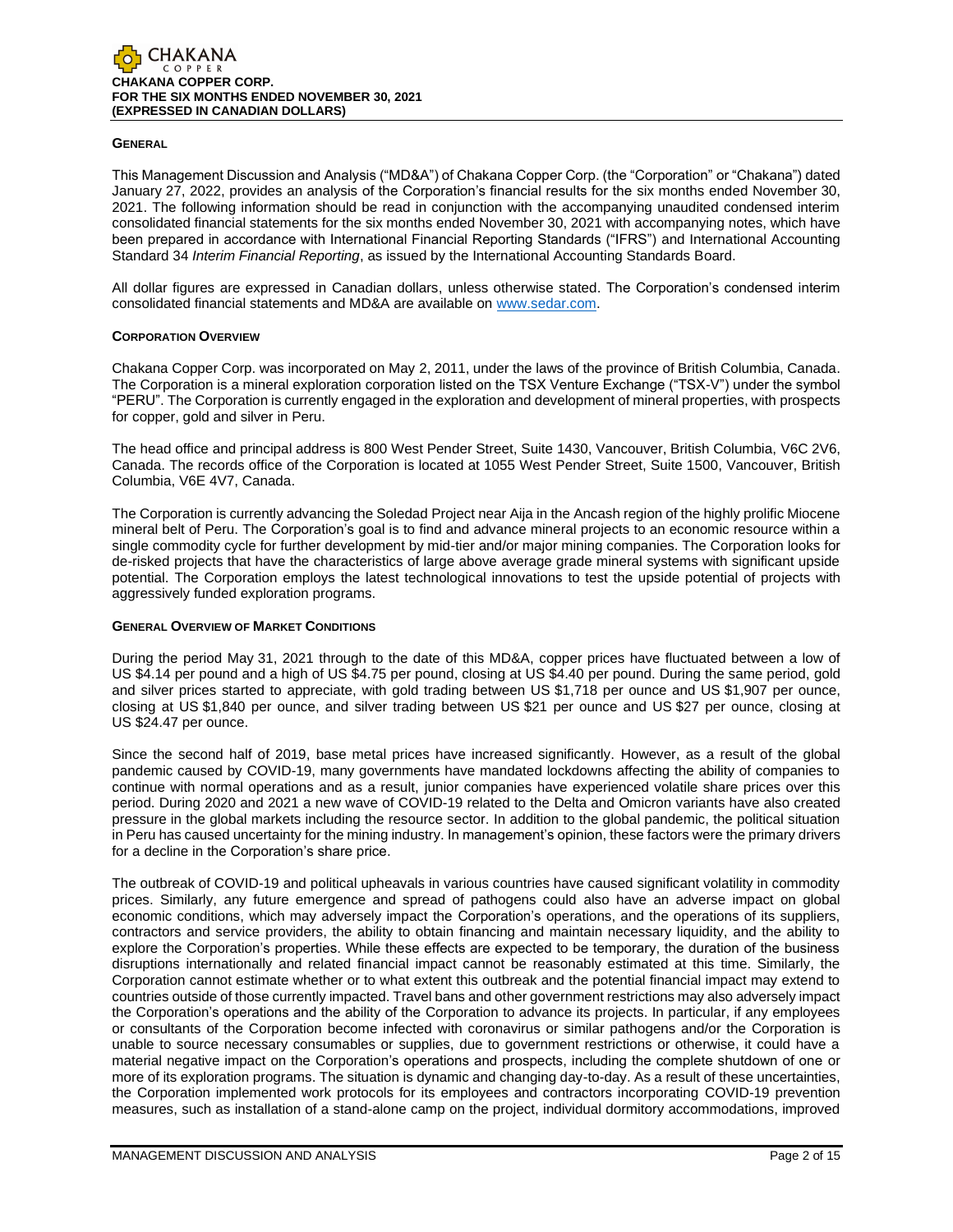

hygiene measures, use of masks and gloves, and mandatory social distancing. These measures have allowed the Corporation to continue operations, including its drilling program.

In Peru, the presidential runoff election on June 6, 2021 resulted in Pedro Castillo, a member of the left-wing Peru Libre party, securing majority votes. Castillo was inaugurated as President on July 28, 2021. While there is uncertainty regarding the economic and social policies that may be implemented in the future, Castillo came into power with a very narrow margin of victory, which may make most of his election promises difficult to uphold.

Peru is the world's second largest copper producer, with large gold, silver and zinc reserves. Mining is one of Peru's most significant industries. Peru has some US\$56 billion of open mining investments, primarily in copper, and is home to mines owned by large foreign companies. Victor Gobitz, president of the Peruvian Institute of Mining Engineers, stated that if the government properly approaches an open dialogue with the mining industry and properly defines the way to develop the country's sustainability, it could create a perfect environment to develop its copper products. However, despite the apparent positivity of talks, uncertainty remains in the industry and higher taxes is one of the main concerns.

# **HIGHLIGHTS**

# Exploration developments

- On July 27, 2021, the Corporation reported results from nine resources definition and exploration holes totaling 1,993.15 metres from the Soledad Project. Three holes were drilled through the Huancarama East breccia pipe. All holes intersected mineralized breccia with depths ranging between 70 metres and 200 metres below surface. In Paloma West three holes were drilled to further define mineralization from surface to a depth of approximately 100 metres depth. The breccia pipe demonstrates zoning with stronger gold and silver grades near surface and increasing copper grades with depth.
- On September 7, 2021, the Corporation reported significant intercepts at Breccia Pipe (or "BX") 1, including 46 metres of 5.64% copper 592.9 g/t silver and 0.36 g/t gold. At its Soledad Project, the Corporation has completed to date resourced definition holes at BX 1; being 62 drill holes totaling 19,936 metres and a total of 259 diamond core holes for total of 60,225 metres.
- On October 12, 2021, the Corporation reported results from five additional exploration holes drilled in BX 7 totaling 792.75 metres at its Soledad Project. Results showed BX 7 has stronger precious metal grades than copper at the depths drilled so far. BX 7 is an excellent exploration target that requires additional drilling to constrain its shape and depth extents before initiating resource definition drilling.
- On October 14, 2021, the Corporation reported results from 14 resources definition holes drilled in BX 5 totaling 2,052.75 metres at its Soledad Project. Results for BX 5 are outstanding and improve our understanding of the mineralization hosted in this breccia pipe. Grades are stronger at depth as seen in the deeper holes in this release, and mineralization remains open.
- On November 1, 2021, the Corporation reported results from 12 resource definition holes drilled in Huancarama totaling 2,974.85 metres at its Soledad Project. Drill holes were drilled from four different platforms and were designed to confirm the geometry and continuity of mineralization within the breccia pipe. All holes intersected significant mineralization.
- On November 18, 2021, the Corporation reported results from the remaining 12 resource definition holes drilled in BX 5 totaling 2,541 metres at the Soledad Project. These drill holes were designed to confirm shallow mineralization in the top southeastern quadrant of the breccia pipe, as well as deeper extents of mineralization probed by two holes drilled to the north from a platform located 100 metres south of the breccia pipe. All holes intersected significant mineralization
- On January 4, 2022, the Corporation reported results from 13 additional resource definitions and exploration holes drilled in Huancarama totaling 3,265 metres at the Soledad Project. Drill holes described in this release were drilled from three different platforms and were designed to confirm the geometry and continuity of mineralization within the breccia pipe. All resource definition holes intersected significant mineralization. In addition to the high copper, gold and silver grades reported in these drill holes, three of the holes also intersected very strong molybdenum mineralization at depths of around 350 metres below surface.

.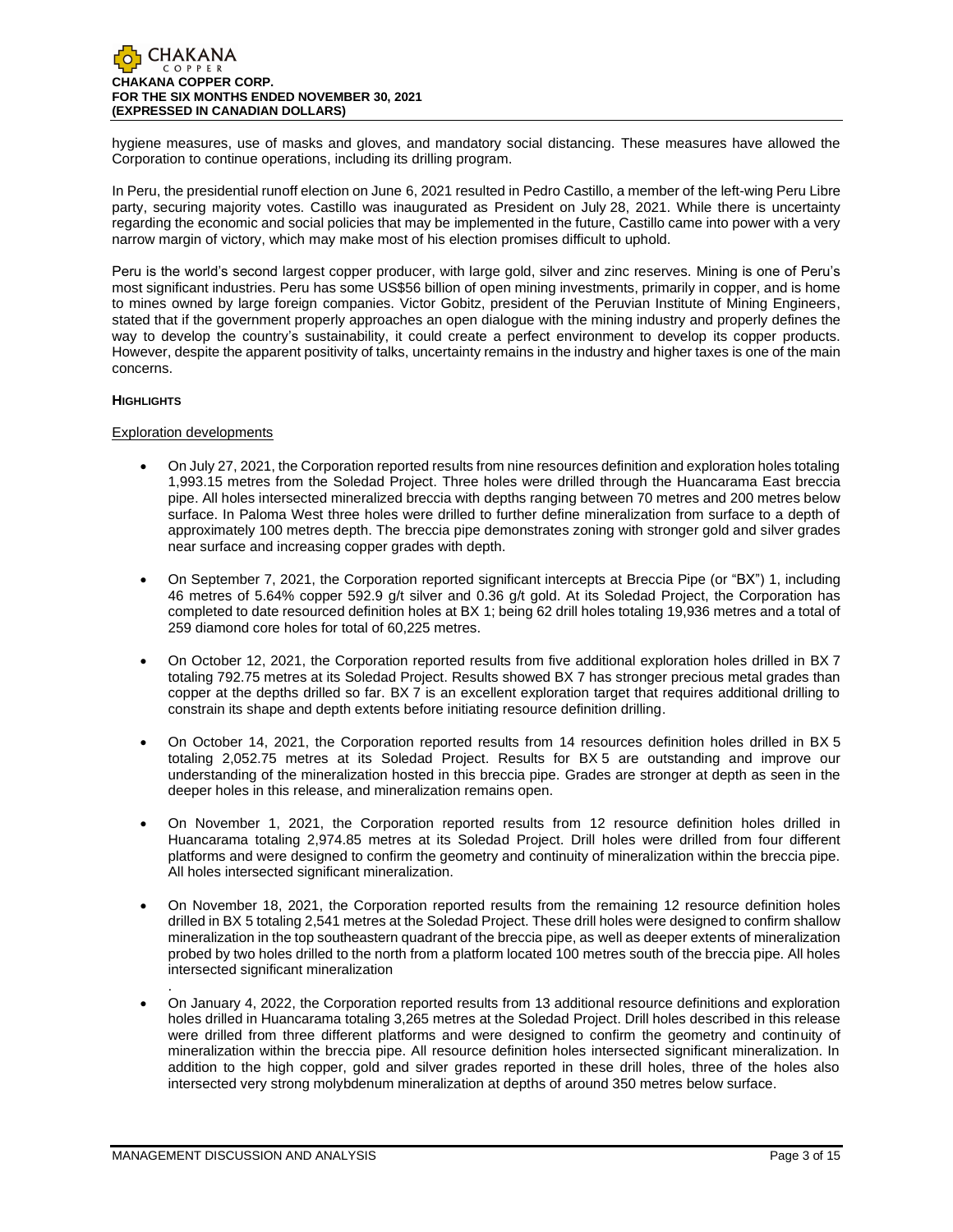

- On January 11, 2022 the Corporation provided an initial inferred resource estimate for the Soledad project with the following highlights:
	- o Inferred Resources were estimated for seven breccia pipes that start at surface and extend to an average depth of approximately 300 metres; all zones remain open at depth
	- $\circ$  Inferred Resources of 4.8 million tonnes grading 0.72 g/t gold, 61 g/t silver and 0.97% copper assumed to be extractable by underground mining methods
	- $\circ$  Inferred Resources of 1.9 million tonnes grading 1.29 g/t gold, 37.1 g/t silver and 0.65% copper assumed to be extractable by open pit mining methods
	- o Opportunities for increasing the Inferred Resources include drill testing numerous additional breccia pipes identified on the property and extending the known mineralized zones at depth fromthe current Inferred Resources
	- $\circ$  16 out of 110 (15%) current targets have been tested to date, seven of which are included in the initial Inferred Resource estimate; several of the tested targets not included in the initial Inferred Resource estimate are mineralized and require additional exploration drilling

Please refer to news releases on [www.sedar.com](http://www.sedar.com/) and the Corporation's website at [www.chakanacopper.com](http://www.chakanacopper.com/) for the Corporation's drilling results details.

# Corporate matters

• In October 2021, the Corporation amended the July 11, 2018 agreement with Minera Barrick Misquichilca S.A. ("Barrick") regarding three concessions owned by Barrick that make up a large portion of the southern half of the Soledad Project. Under the amendment, Chakana must obtain the Authorization to Initiate Activities ("AIA") for exploration drilling on or before September 27, 2023. Then the Corporation has four years from the AIA to complete a minimum 4,000 metres of drilling and a National Instrument 43-101-compliant Preliminary Economic Assessment.

## **EXPLORATION AND EVALUATION EXPENDITURES**

The Corporation is engaged in investigation, evaluation, exploration and development of mineralized precious and base metal properties and related activities in Peru. The Corporation's wholly owned indirect subsidiary, Chakana Resources S.A.C., holds: (i) the option to acquire a 100% ownership interest in the Soledad Project ("Condor Option") and owns a net smelter return royalty ("NSR") on the Soledad Project; (ii) holds an option to acquire a 100% ownership interest in the adjacent Aija Project ("Aija Project"); and (iii) holds an option to acquire up to a 100% ownership in other adjacent mineral concessions owned by Barrick (the "Barrick Option") subject to certain "back-in" rights. All three options are collectively referred to as the "Soledad Project." The Corporation is the operator of all related mineral exploration activities on these projects.

Acquisition costs of the Soledad Project are as follows:

|                                 | <b>Condor Option</b>  | Aija Project  | Total     |
|---------------------------------|-----------------------|---------------|-----------|
| Balance - May 31, 2020          | \$<br>\$<br>2,095,863 | \$<br>466.774 | 2,562,637 |
| Acquisition costs               | 330.034               | 237,912       | 567.946   |
| Foreign exchange on translation | (238, 601)            | (101, 142)    | (339,743) |
| Balance - May 31, 2021          | 2,187,296             | 603.544       | 2,790,840 |
| <b>Acquisition costs</b>        | 243.510               | 123.493       | 367,003   |
| Foreign exchange on translation | (2,767)               | (588)         | (3, 355)  |
| Balance - November 30, 2021     | \$<br>\$<br>2,428,039 | 726.449       | 3,154,488 |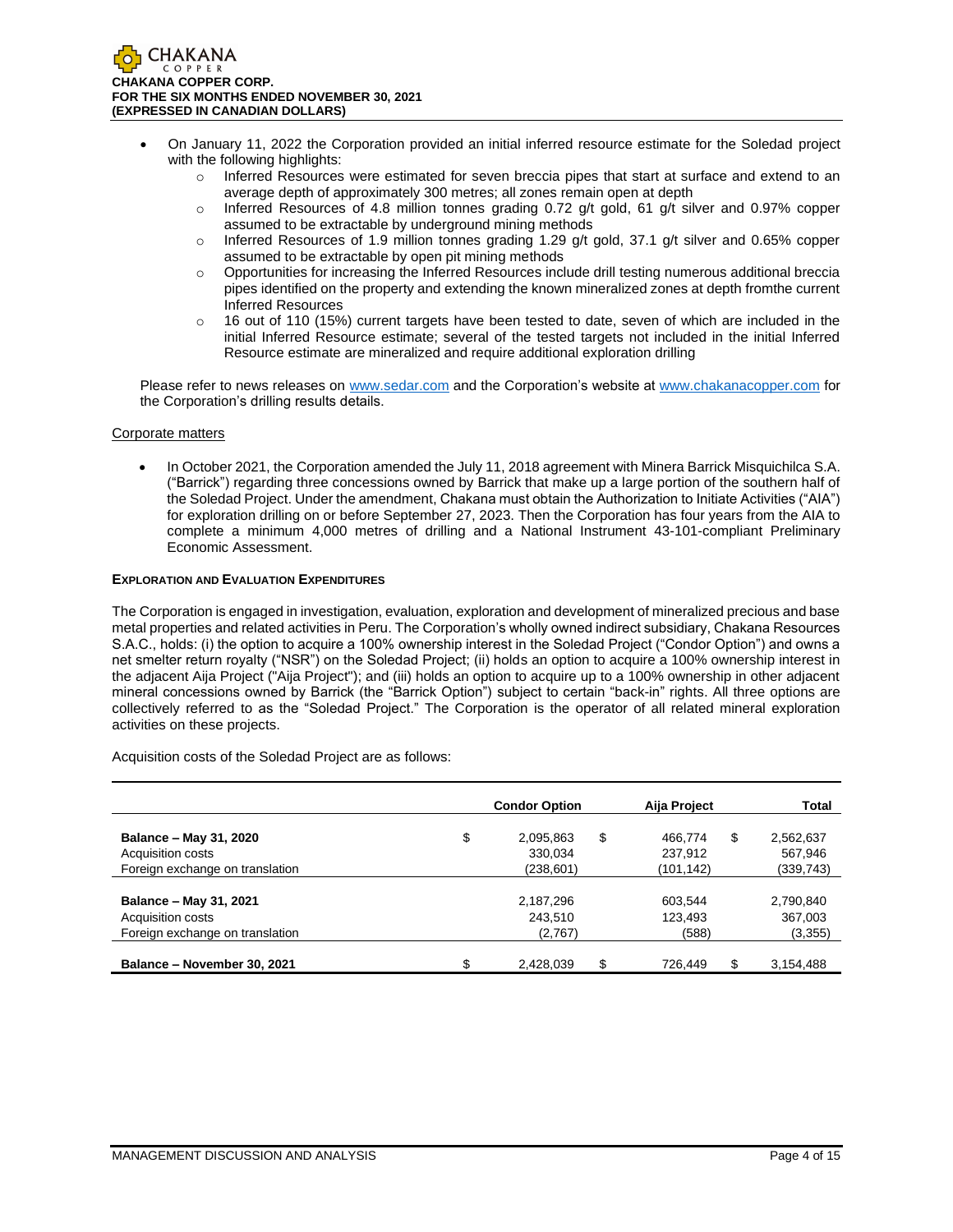#### CHAKANA COPPER **CHAKANA COPPER CORP. FOR THE SIX MONTHS ENDED NOVEMBER 30, 2021 (EXPRESSED IN CANADIAN DOLLARS)**

During the six months ended November 30, 2021 and 2020, the Corporation incurred exploration and evaluation expenditures as follows:

|                                     | <b>Three Months</b><br>Ended<br>November 30.<br>2021 |    | <b>Three Months</b><br><b>Ended</b><br>November 30.<br>2020 |    | <b>Six Months</b><br>Ended<br>November 30.<br>2021 |   | <b>Six Months</b><br>Ended<br>November 30.<br>2020 |
|-------------------------------------|------------------------------------------------------|----|-------------------------------------------------------------|----|----------------------------------------------------|---|----------------------------------------------------|
| Drilling<br>Exploration support and | \$<br>64.058                                         | \$ | 713.871                                                     | \$ | 1,397,210                                          | S | 713,871                                            |
| administration                      | 405.520                                              |    | 298,638                                                     |    | 765,002                                            |   | 584,264                                            |
| Field operations and consumables    | 381.106                                              |    | 190.369                                                     |    | 647.402                                            |   | 276.756                                            |
| Geological consultants              | 189.547                                              |    | 48.907                                                      |    | 309.995                                            |   | 89,007                                             |
| Sampling and geological costs       | 153.601                                              |    | 124.358                                                     |    | 384.507                                            |   | 124,358                                            |
| Transportation                      | 61.664                                               |    | 45.677                                                      |    | 110.563                                            |   | 69,222                                             |
|                                     | \$<br>1,255,496                                      | S  | 1,421,820                                                   | S  | 3,614,679                                          | S | 1,857,478                                          |

# **SUMMARY OF QUARTERLY RESULTS**

Key financial information for the three months ended November 30, 2021, as well as the most recently preceding seven quarters is summarized as follows:

|                            |        | November 30,<br>2021 |    | August 31,<br>2021 |    | May 31,<br>2021 | February 28,<br>2021 |
|----------------------------|--------|----------------------|----|--------------------|----|-----------------|----------------------|
| <b>Current Assets</b>      | ¢<br>Φ | 3,515,573            | S  | 5,734,497          | S  | 8,904,769       | \$<br>9,642,901      |
| <b>Current Liabilities</b> | \$     | 649.829              | S  | 1,099,322          | \$ | 1.288.798       | \$<br>790.059        |
| <b>Total Assets</b>        | \$     | 8,081,032            | \$ | 9,908,339          | \$ | 13,191,670      | \$<br>13,559,092     |
| <b>Total Liabilities</b>   | c<br>Φ | 824.629              | \$ | 1,278,433          | \$ | 1.483.230       | \$<br>790,059        |
| <b>Operating Expenses</b>  | \$     | (1,889,239)          | \$ | (3,020,958)        | \$ | (2,940,351)     | \$<br>(2,016,903)    |
| Net Loss                   | \$     | (1,863,900)          | \$ | (3,433,248)        | \$ | (3, 162, 022)   | \$<br>(2,074,339)    |
| Loss per Share             |        | (0.01)               | S  | (0.03)             | S  | (0.03)          | \$<br>(0.02)         |

|                                                     |         | November 30,<br>2020 |         | August 31,<br>2020   |          | May 31,<br>2020      |          | February 29,<br>2020 |
|-----------------------------------------------------|---------|----------------------|---------|----------------------|----------|----------------------|----------|----------------------|
| <b>Current Assets</b><br><b>Current Liabilities</b> | J<br>\$ | 4.716.496<br>605,452 | S<br>\$ | 6,420,439<br>272.452 | \$<br>\$ | 6,815,408<br>339,068 | \$<br>\$ | 7,612,318<br>353,615 |
| <b>Total Assets</b>                                 | \$      | 8,340,893            | S       | 9,822,906            | \$       | 10,794,843           | \$       | 11,484,646           |
| <b>Total Liabilities</b>                            | \$      | 605.452              | S       | 272.452              | \$       | 339.068              | \$       | 353.615              |
| <b>Operating Expenses</b>                           | \$      | (2,029,145)          | \$      | (1,409,750)          | \$       | (829, 646)           | \$       | (952, 239)           |
| Net Loss                                            | \$      | (2,000,965)          | \$      | (1,275,370)          | \$       | (796,550)            | \$       | (1, 198, 970)        |
| Loss per Share                                      |         | (0.02)               | S       | (0.01)               | \$       | (0.01)               | \$       | (0.01)               |

# **RESULTS OF OPERATIONS FOR THE THREE MONTHS ENDED NOVEMBER 30, 2021**

Total operating expenses for three months ended November 30, 2021 were \$1,889,239 (2020 - \$2,029,145). The significant expenditures for the current quarter were as follows:

- Exploration and evaluation expenditures were \$1,255,496 during the three months ended November 30, 2021 (2020 - \$1,421,820), inclusive of drilling expenses of \$64,058 (2020 - \$713,871). Decreased drilling expenses were a result of the Corporation concluding its drill program for the year.
- Exploration support and administration of \$405,520 (2020 \$298,638), field expenses of \$381,106 (2020 \$190,369), geological consulting fees of \$189,547 (2020 - \$48,907), sampling and geological costs of \$153,601 (2020 - \$124,358) and transportation expenses of \$61,664 (2020 - \$45,677). The increase in these expenditures is due to the Corporation working on the results of the drill program.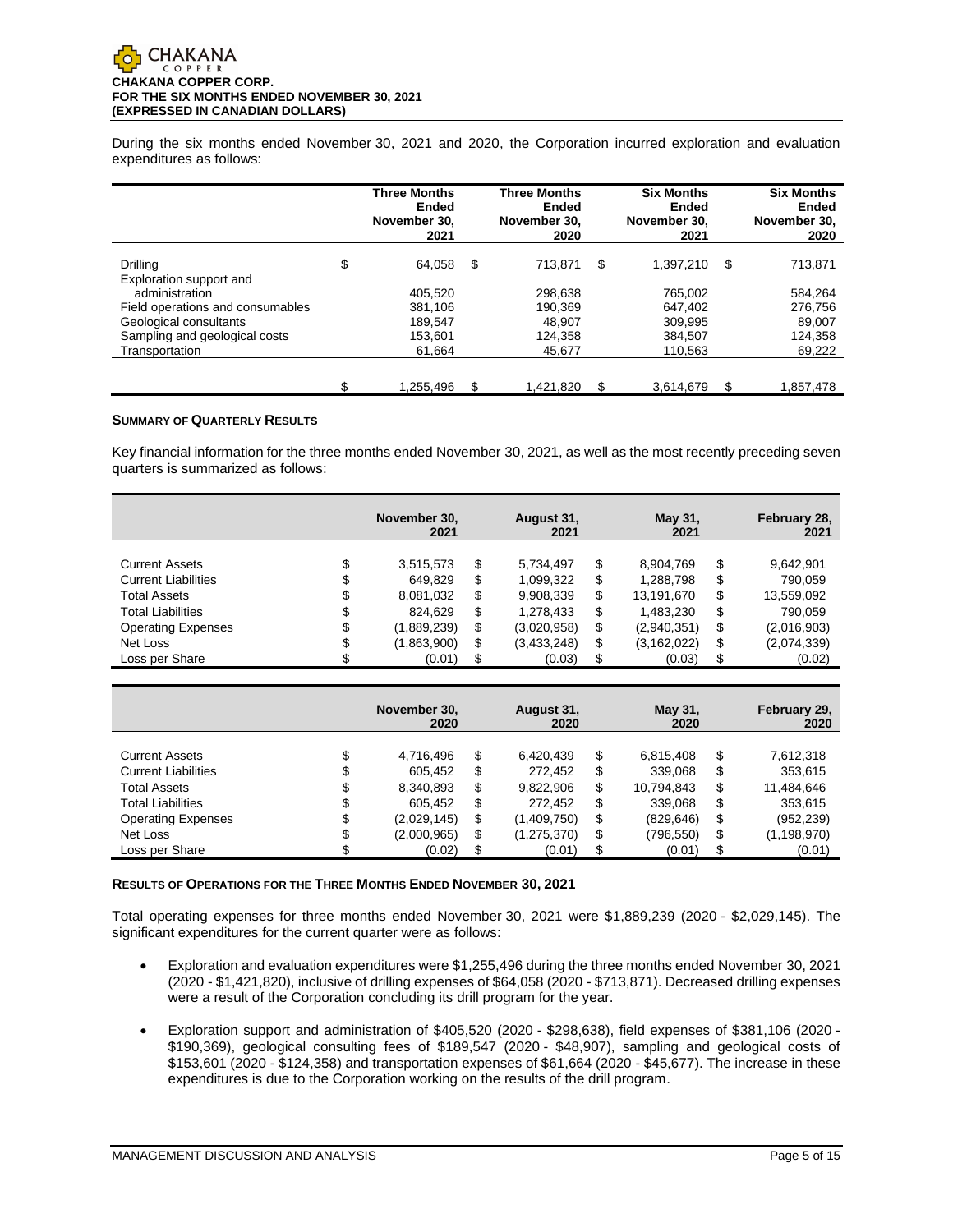- Consulting fees were \$59,067 and salaries and wages expenses were \$65,900 during the three months ended November 30, 2021, compared to \$47,527 of consulting fees and \$68,673 of salaries and wages for the three months ended November 30, 2020. These expenses remained relatively constant year to year.
- General and administrative expenses remained relatively constant at \$99,190 during the three months ended November 30, 2021, compared to \$97,759 during the three months ended November 30, 2020.
- During the three months ended November 30, 2021, the Corporation incurred \$60,838 (2020 \$61,034) of legal and professional fees.
- Stock-based compensation expenses were \$203,391 during the three months ended November 30, 2021 (2020 - \$202,883). The change in stock-based compensation expense during the three months ended November 30, 2021 is the result of no new options granted during the period.
- Investor relations expenses were \$98,378 (2020 \$105,119); these expenditures also remained relatively constant with a slight a decrease of \$6,741.

As a result of the foregoing, the Corporation recorded a net loss of \$1,863,900 during the three months ended November 30, 2021 (2020 - \$2,000,965).

# **RESULTS OF OPERATIONS FOR THE SIX MONTHS ENDED NOVEMBER 30, 2020**

Total operating expenses for the six months ended November 30, 2021 were \$4,883,193 (2020 - \$3,438,895). The significant expenditures for the current quarter were as follows:

- Exploration and evaluation expenditures were \$3,614,679 during the six months ended November 30, 2021 (2020 - \$1,857,478), inclusive of drilling expenses of \$1,397,210 (2020 - \$713,871). Exploration support and administration were \$765,002 (2020 - \$584,264), field expenses were \$647,402 (2020 - \$276,756), geological consulting fees of \$309,995 (2020 - \$89,007), sampling and geological costs of \$384,507 (2020 - \$124,358) and transportation expenses were \$110,563 (2020 - \$69,222). The increases in these expenditures were due to the Corporation concluding its 2021 drill program, which targeted 26,000 metres exploration and resource drilling.
- Consulting expenses were \$125,420 and salaries and wages expenses were \$134,175 during the six months ended November 30, 2021, compared to \$114,783 of consulting fees and \$151,710 of salaries and wages for the six months ended November 30, 2020. These expenses remained relatively constant year to year.
- General and administrative expenses were \$187,159 during the six months ended November 30, 2021, compared to \$170,048 during the six months ended November 30, 2020. These expenses remained relatively constant year to year.
- Travelling expenses were \$17,461 during the six months ended November 30, 2021 (2020 \$1,649), a slight increase due to COVID-19 restrictions during the current period have somewhat lifted and more travel has been possible.
- During the six months ended November 30, 2021, the Corporation incurred \$86,839 of legal and professional fees (2020 - \$100,128), a slight decrease from the prior period. These expenses relate to audit fees and legal fees to the keep properties in good standing, as well as various corporate matters.
- Stock-based compensation and investor relations expenses were \$505,047 and \$148,804, respectively, during the six months ended November 30, 2021 (2020 - \$809,975 and \$183,603, respectively). Stock-based compensation expense realized during the respective periods is the result of amortization of share-based expense from stock options granted during the prior year. Investor relations expenses decreased during the six months ended November 30, 2021, as the Corporation focused its efforts on its drilling and exploration program.
- During the current period, the Corporation changed the warehouse where it keeps its core to a place closer to the property. As a result of the move the Corporation wrote-off leasehold improvements made to the previous warehouse, which resulting in a net charge of \$410,493.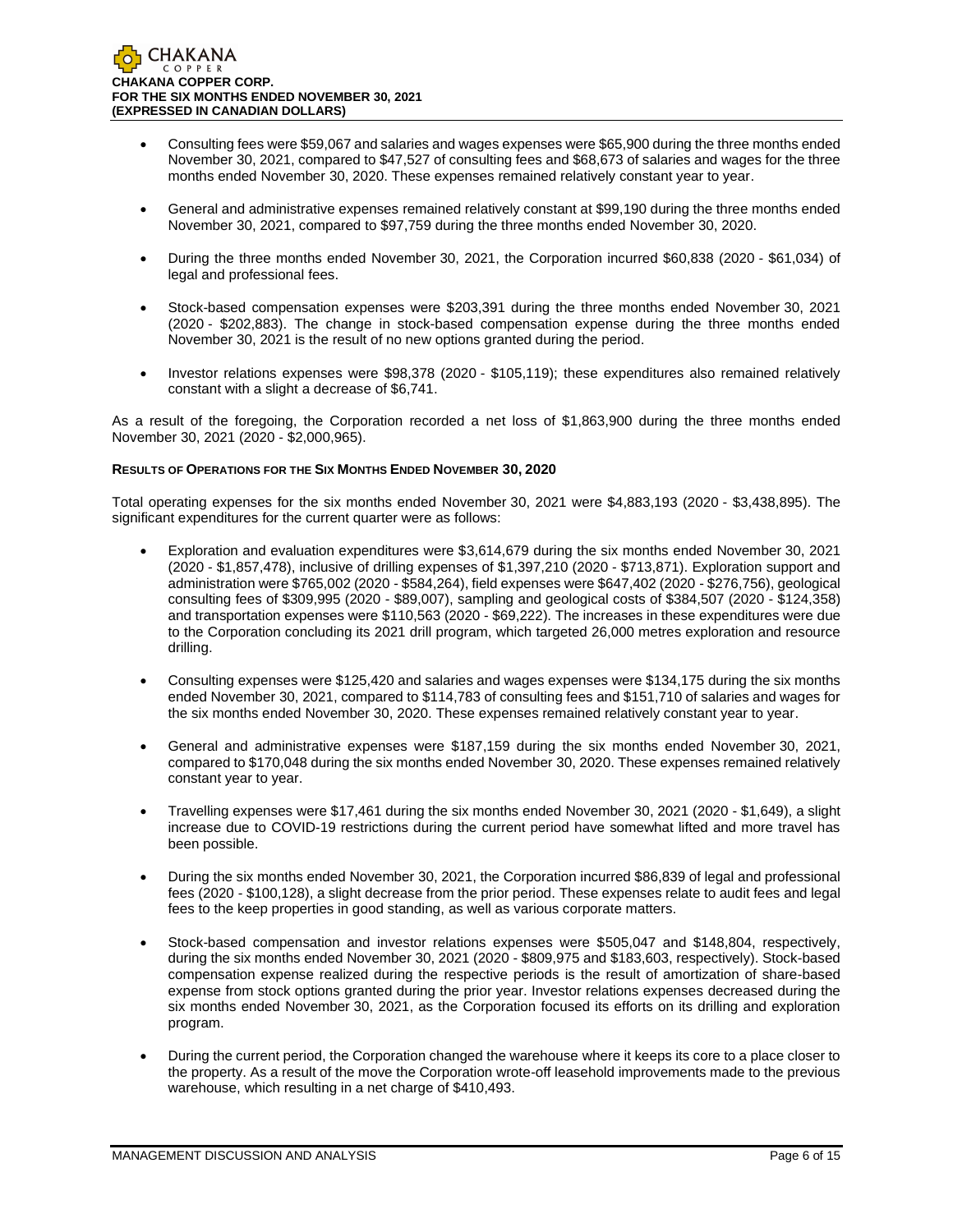

• During the prior period, the Corporation received refunds totaling \$128,607 of value-added tax from the Peruvian government, which it had previously written down.

As a result of the foregoing, the Corporation recorded a net loss of \$5,270,145 during the six months ended November 30, 2021 (2020 - \$3,276,335).

## **SUMMARY OF MINERAL PROPERTIES**

# **(i) Condor Option**

On April 17, 2017, the Corporation entered into a Mining Assignment and Option Agreement (the Condor Option) with Minera Vertiente del Sol S.A.C., a Peruvian subsidiary of TSX-V-listed Condor Resources Inc. ("Condor"), pursuant to which the Corporation has the sole and exclusive option to acquire 100% of the rights and interests in the Soledad Project, subject to a 2% NSR.

The Corporation's option to acquire 100% of the rights and interests in the Soledad Project is exercisable by issuing 500,000 common shares by June 23, 2018 (issued), making aggregate cash payments of US \$5,375,000, and incurring work expenditures on the Soledad Project (which have been met). The Corporation must complete 12,500 metres of exploration drilling at the Soledad Project. As at November 30, 2021, the Corporation has drilled over 12,500 metres on the Soledad Project, therefore meeting all of its drilling commitments under the Condor Option.

On November 16, 2020, the original Mining Assignment and Options agreement with Minera Vertiente was modified as follows:

- By General Shareholders Meeting dated July 2nd, 2019, formalized by Public Deed dated August 28th, 2019, granted before Public Notary Mr. Alfredo Paino Scarpati, it was agreed the merger by absorption between Minera Vertiente with Condor Exploration Peru S.A.C., and as consequence of the merger, Minera Vertiente was extinguished without any winding of the company. As a consequence, Condor Exploration Peru S.A.C. recognizes and assumes all the rights and obligations of Minera Vertiente in the Agreement, the First Addendum and this Second Addendum.
- The term of the mining assignment is fifty-eight (58) months, counted from the closing date in accordance with clause six of this Agreement. As a consequence of this, the payment schedule was modified so that US\$200,000 was due on December 23, 2021, and a final payment of US\$4,425,000 was due on April 23, 2022.

| <b>Installment</b> | Date                                                     | Amount<br>(in US \$) |
|--------------------|----------------------------------------------------------|----------------------|
|                    |                                                          |                      |
|                    | February 2017 (paid)                                     | \$<br>10,000         |
| 2                  | Upon signing the Agreement on April 17, 2017 (paid)      | 15,000               |
| 3                  | December 23, 2017 (paid)                                 | 25,000               |
| 4                  | June 23, 2018 (paid)                                     | 50,000               |
| 5                  | December 23, 2018 (paid)                                 | 50,000               |
| 6                  | June 23, 2019 (paid)                                     | 75,000               |
| 7                  | December 23, 2019 (paid)                                 | 75,000               |
| 8                  | June 23, 2020 (paid)                                     | 100,000              |
| 9                  | December 23, 2020 (paid)                                 | 150,000              |
| 10                 | June 23, 2021 (paid)                                     | 200,000              |
| 11                 | December 23, 2021 (paid subsequent to November 30, 2021) | 200,000              |
| 12                 | April 23, 2022                                           | 4,425,000            |
|                    |                                                          |                      |
|                    | Total                                                    | 5,375,000            |

The Condor Option exercise cash payments schedule is as follows:

As at the date of this MD&A, the Corporation has paid installments 1 to 11, totaling US \$950,000. The June 23, 2018 installment was accompanied with the issuance of 500,000 shares of the Corporation valued at \$330,000.

On March 18, 2019, the Corporation purchased a 1% NSR on the Soledad Project for \$369,902 (US \$275,000) and 900,000 common shares valued at \$378,000. As a result of the Corporation purchasing the NSR, the Condor Option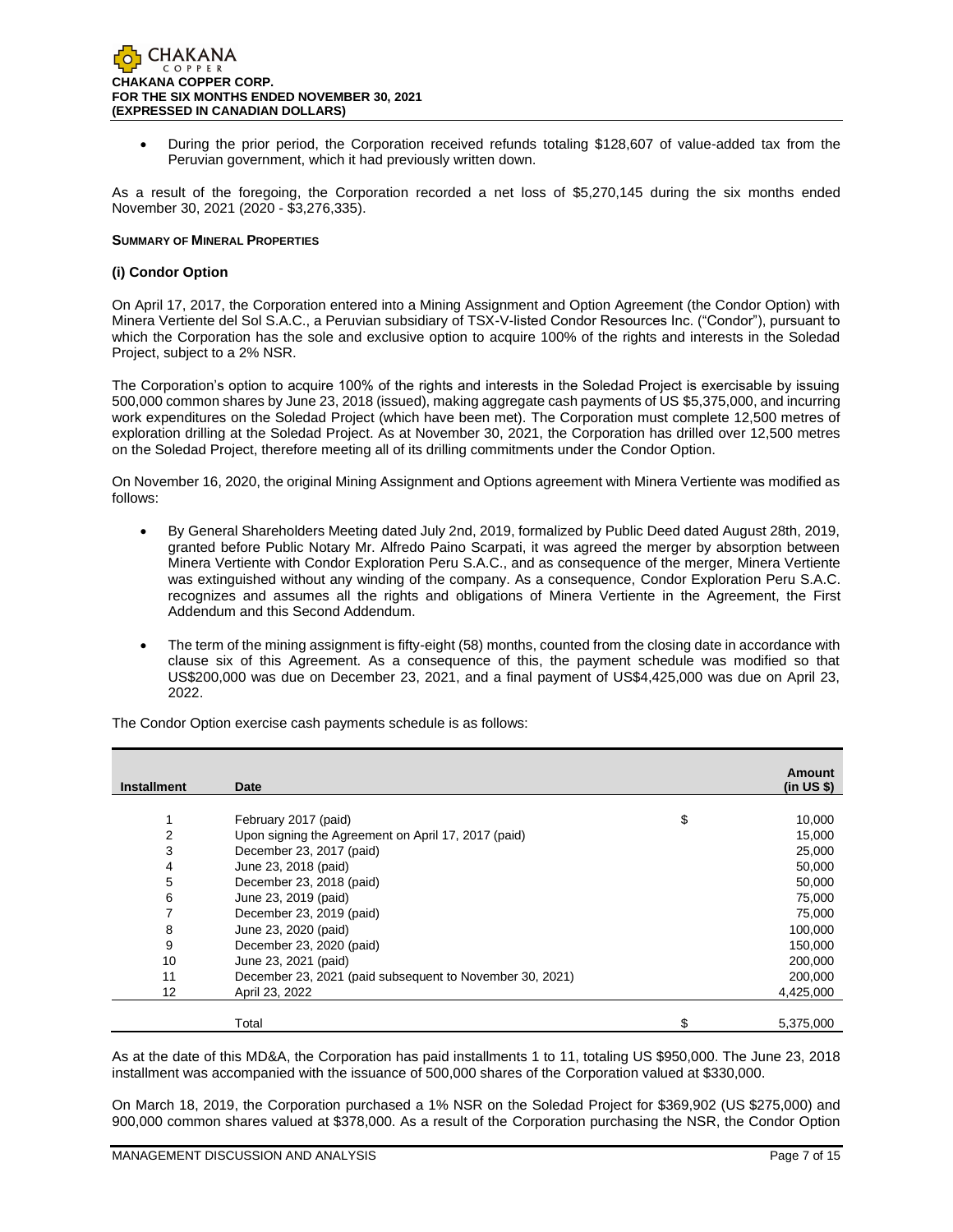

was amended to reflect a reduction of the NSR from 2% to 1%, with the Corporation having the right to repurchase 50% of the NSR (or 0.5%) for US \$1,000,000 subsequent to exercising the Condor Option. If the Corporation does not exercise the Condor Option, Condor has the right to purchase 50% of the NSR (or 0.5%) for US \$1,000,000. The amendment to the Condor Option also eliminated Chakana's pre-production royalty payment obligations.

The Soledad Project is located in Ancash province of central Peru, approximately 260 kilometres north-northwest of Lima and 35 kilometres south of Barrick's Pierina mine. The Soledad Project is part of the Ticapampa-Aija Mining District in the Cordillera Negra, a region with a long history of exploration and mining.

Previous exploration identified numerous high-grade quartz-tourmaline-sulfide breccia pipes that crop out at surface. Whereas the mineralization hosted in the breccia pipes is impressive in terms of grade and vertical extent, previous explorers were focused on a blind mineralized porphyry target inferred to be the source of the breccia mineralization. Chakana is focused on testing the breccia pipes to determine if they host economic mineralization.

The breccia pipes are principally hosted in the Calipuy group volcanic rocks, consisting of andesite flows, tuff and rhyolite with a composite thickness of over 2,000 metres. A secondary host is granodiorite that intrudes the volcanic rocks. A 16,000-metres drill program was initiated on August 16, 2017, designed to determine the geometry of several previously drilled pipes, determine the true grade profile by drilling across the pipes, define an initial inferred resource on two of the pipes and test a number of targets across the property.

- **Geophysics:** Both downhole and surface electromagnetic surveys and a ground magnetics survey were completed within the portions of the Soledad Project where breccia pipes were known or expected based upon soil sampling and geological modeling. This work identified conductive features, some of which yielded additional sulfide mineralization, while others remain untested.
- **Geological Modeling:** The Corporation utilizes specialized consultants and exploration software in order to track results and then model results daily in 3-D. This permits a tighter control on drill hole directions while permitting real-time discussions between Peru-based staff and officers or consultants based around the world.
- **Soil Geochemical and Outcropping Rock Sampling** has been completed over the most prospective portions of the Soledad Project. Results have been integrated into our modeling and have yielded both new targets and extensions to known zones.

Please refer to news releases on [www.sedar.com](about:blank) and the Corporation's website at [www.chakanacopper.com](about:blank) for the Corporation's drilling results details.

# **(ii) Aija Project, Peru**

On March 20, 2018, the Corporation entered into an Option Agreement (the "Aija Option") with an arm's length thirdparty, pursuant to which the Corporation has the option to acquire 100% of the rights and interest in the Aija Project subject to a 2% NSR. During the year ended May 31, 2021, the Corporation renegotiated the payments schedule. The Aija Project includes three principal concessions and seven smaller parcels within one of the principal concessions, totaling in aggregate 574.71 hectares. These concessions are contiguous with the southern boundary of the Condor concessions.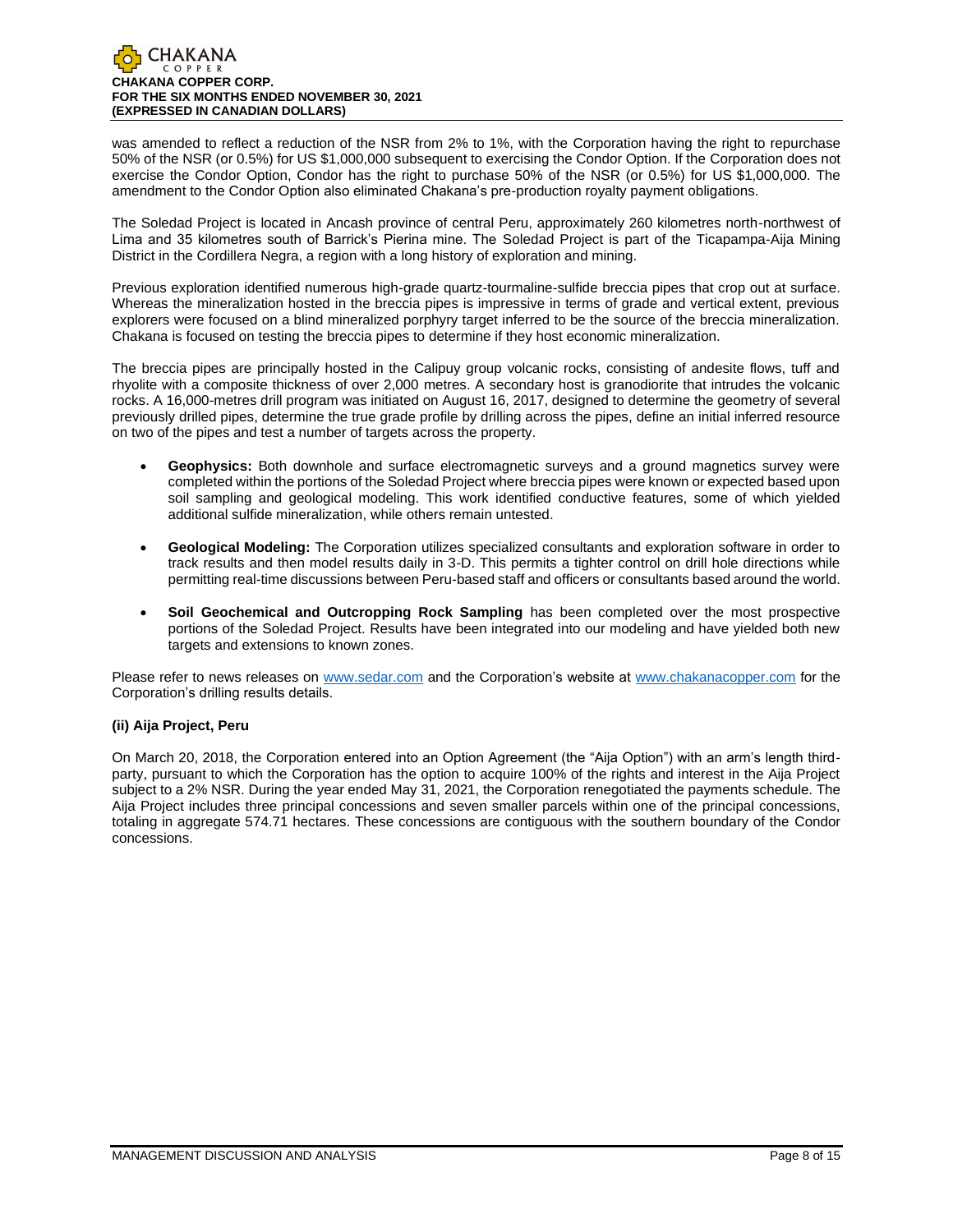

The Corporation's option to acquire 100% of the rights and interests in the Aija Project is exercisable by making aggregate cash payments of US \$2,300,000 as follows:

| <b>Installment</b> | <b>Date</b>                                                  |   | Amount<br>(in US \$) |
|--------------------|--------------------------------------------------------------|---|----------------------|
|                    |                                                              |   |                      |
| 1                  | Upon execution of Letter of Intent on October 3, 2017 (paid) | S | 75,000               |
| 2                  | Upon close of Definitive Agreement on August 1, 2018 (paid)  |   | 75,000               |
| 3                  | February 1, 2019 (paid)                                      |   | 50,000               |
| 4                  | August 1, 2019 (paid)                                        |   | 50,000               |
| 5                  | February 1, 2020 (paid)                                      |   | 75,000               |
| 6                  | November 1, 2020 (paid)                                      |   | 75,000               |
| 7                  | May 1, 2021 (paid)                                           |   | 100,000              |
| 8                  | November 1, 2021 (paid)                                      |   | 100,000              |
| 9                  | May 1, 2022                                                  |   | 100,000              |
| 10                 | November 1, 2022                                             |   | 100,000              |
| 11                 | May 1, 2023                                                  |   | 1,500,000            |
|                    |                                                              |   |                      |
|                    | Total                                                        |   | 2,300,000            |

As at the date of this MD&A, the Corporation has paid installments 1 to 8, totaling US \$600,000.

Under the terms of the Aija Option, the vendor is entitled to a 2% NSR. The Corporation may repurchase the 2% NSR at any time for US \$2,000,000. There are no drilling or work expenditure commitments under the Aija Option.

The Corporation has completed detailed soil and rock sampling, geological mapping, surface electromagnetic surveys and ground magnetics surveys within the portions of the Aija Project where breccia pipes were known or expected based upon soil sampling and geological modeling. Results are encouraging with the identification of nine confirmed breccia pipes within the option. The Corporation met with numerous delays in acquiring permits to do this work, largely as a result of inconsistent records at different government ministries. During the year ended May 31, 2021, after receiving the required permits, the Corporation commenced its drilling program, which have provided very encouraging results.

Please refer to news releases on [www.sedar.com](about:blank) and the Corporation's website at [www.chakanacopper.com](about:blank) for the Corporation's drilling results details.

# **(iii) Barrick Option Agreement**

On July 11, 2018, Barrick granted the Corporation an option (the Barrick Option) to acquire a 100% interest in three concessions adjoining the southern extent of the Aija Project. Under terms of the Barrick Option, the Corporation has five years to complete a minimum of 2,000 metres of exploration drilling and produce a Preliminary Economic Assessment report compliant with National Instrument 43-101 *Standards of Disclosure for Mineral Projects*. Upon exercise of the Barrick Option, Barrick will retain a 2% NSR subject to the Corporation's right to purchase 50% of the NSR (1%) for US \$2,000,000.

Barrick will have a one-time right to reacquire a 70% interest in the concessions within 120 days of exercising the option (the "Back-in Closing Date") by paying the Corporation three times the aggregate amount of exploration expenditures incurred since the execution date and cancelling the 2% NSR. If a production decision is not made within seven years of the Back-in Closing Date, Barrick will make pre-royalty payments of US \$75,000 per year until a production decision is made for a maximum of five years (US \$375,000). If the Corporation does not contribute its share of project costs their interest will be diluted to 10%, upon which their interest will be converted to a 2% NSR with Barrick's right to purchase 50% of the royalty for US \$2,000,000.

The Corporation has completed detailed soil and rock sampling, geological mapping, surface electromagnetic surveys and ground magnetics surveys within the portions of the Barrick Option concessions where breccia pipes were known or expected based upon soil sampling and geological modeling. Results are encouraging with the identification of seven confirmed breccia pipes within the Barrick Option concessions. The Corporation is working on surface access and modifying the AIA permit to allow drilling in this area. The Corporation has met with numerous delays due to COVID-19 in acquiring surface access and permits to do this work.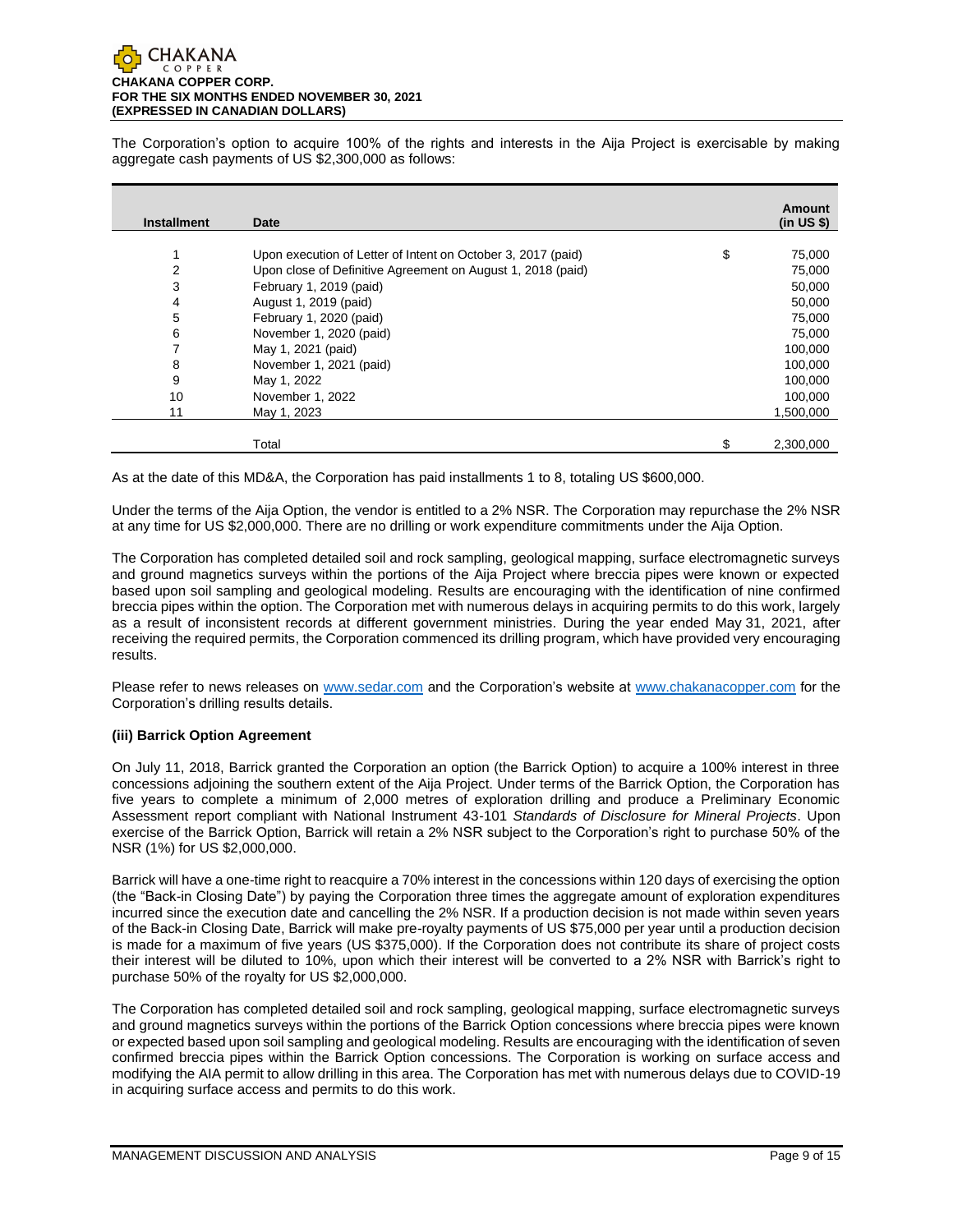

In October 2021, the Corporation amended the July 11, 2018 agreement with Barrick regarding three concessions owned by Barrick that make up a large portion of the southern half of the Soledad Project. Under the amendment, Chakana must obtain the AIA for exploration drilling on or before September 27, 2023. Then the Corporation has four years from the AIA to complete a minimum 4,000 metres of drilling and a National Instrument 43-101-compliant Preliminary Economic Assessment. Barrick will have a one-time right to reacquire the property with a 70% interest. If Barrick declines, an undivided 100% interest in the concessions will be transferred to Chakana.

## **CAPITAL STRUCTURE**

As of the date of this MD&A, the Corporation has 111,410,363 (November 30, 2021 - 111,410,363) common shares, nil (November 30, 2021 - nil) common share purchase warrants and 8,985,000 (November 30, 2021 - 9,260,000) stock options issued and outstanding.

#### Issued capital

During the six months ended November 30, 2021, no common shares were issued by the Corporation.

During the year ended May 31, 2021, the Corporation issued common shares as follows:

- On February 10, 2021, the Corporation completed the first tranche of a non-brokered private placement of 14,186,000 common shares at a price of \$0.50 per share for gross proceeds of \$7,093,000.
- On March 17, 2021, the Corporation completed the second and final tranche of a non-brokered private placement of 3,874,516 common shares at a price of \$0.50 per share for gross proceeds of \$1,937,258. In connection to the private placement, the Corporation recorded \$342,211 of share issuance costs related to finders' fees, legal and other costs of completing the private placement.
- During the year ended May 31, 2021, the Corporation issued 150,000 common shares on the exercise of options at an exercise price of \$0.20 per share for gross proceeds of \$30,000.

The following incentive stock options were outstanding at November 30, 2021 and May 31, 2021:

|                           |                       | November 30, | May 31,    |
|---------------------------|-----------------------|--------------|------------|
| <b>Expiry Date</b>        | <b>Exercise Price</b> | 2021         | 2021       |
|                           |                       |              |            |
| September 14, 2022        | \$0.40                | 1.885.000    | 2,235,000  |
| February 5, 2023          | \$0.20                | 700.000      | 700.000    |
| March 29, 2023            | \$0.94                | 100.000      | 200.000    |
| December 12, 2024         | \$0.20                | 1.175.000    | 1.225.000  |
| July 10, 2025             | \$0.40                | 1.800.000    | 2,050,000  |
| April 22, 2026            | \$0.50                | 3.600.000    | 3.600.000  |
| Total outstanding options | \$0.41                | 9,260,000    | 10,010,000 |
|                           |                       |              |            |
| Total exercisable options | \$0.39                | 7,347,500    | 5,853,750  |

During the year ended May 31, 2021 the Corporation granted 5,650,000 incentive stock options to employees and consultants exercisable for a period of five years from the date of grant. Of the 5,650,00 incentive stock options, 2,050,000 are exercisable at a price of \$0.40 per common share and 3,600,000 are exercisable at a price of \$0.50 per common share.

# **CAPITAL RESOURCES**

The Corporation defines capital as consisting of shareholders' equity and cash. The Corporation manages its capital structure to maximize its financial flexibility by making adjustments to it in response to changes in economic conditions and the risk characteristics of the underlying assets and business opportunities. The Corporation does not presently utilize any quantitative measures to monitor its capital, but rather relies on the expertise of the Corporation's management to sustain the future development of the business. Management reviews its capital management approach on an ongoing basis and believes that this approach, given the relative size of the Corporation, is reasonable.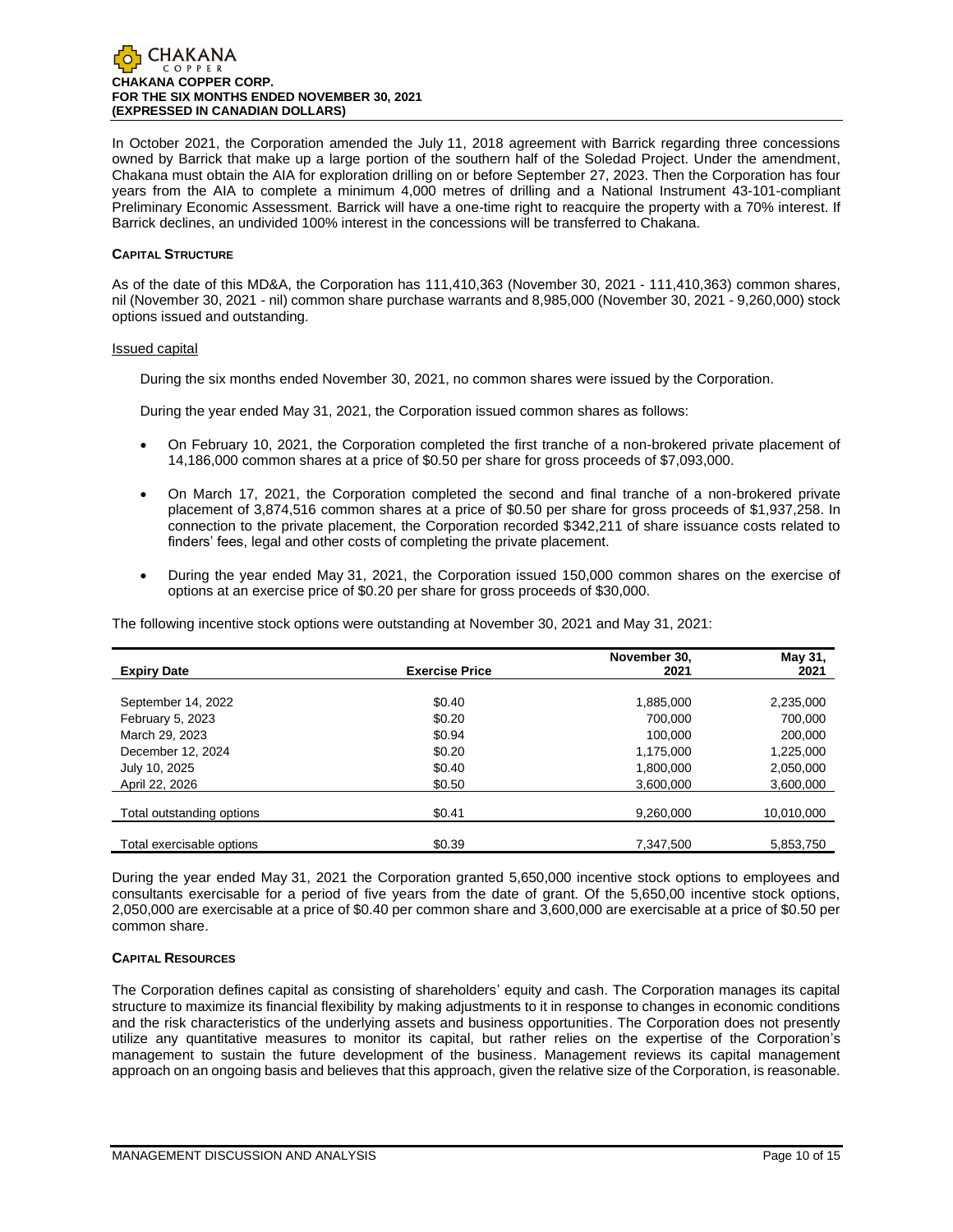

As at November 30, 2021, the Corporation is not subject to any externally imposed capital requirements or debt covenants. There was no change to the Corporation's approach to capital management during the six months ended November 30, 2021.

# **LIQUIDITY**

The Corporation's objective in managing liquidity risk is to maintain sufficient liquidity in order to meet operational and investing requirements at any point in time. The Corporation has historically financed its operations primarily through the sale of share capital by way of private placements.

As at November 30, 2021, the Corporation had cash of \$3,338,226 and working capital of \$2,865,744.

Cash used in operating activities was \$4,835,444 during the six months ended November 30, 2021. The cash used in operating activities is for exploration and evaluation expenditures.

Cash used in investing activities was \$534,586 during the six months ended November 30, 2021, and was primarily related to purchases of equipment, leasehold improvements for the new warehouse and option payments related to the Corporation's properties.

Cash used in financing activities was \$21,195 during the six months ended November 30, 2021, and was related to repayment of obligation under capital lease.

The development of the Corporation in the future will depend on the Corporation's ability to obtain additional financings. In the past, the Corporation has relied on the sale of equity securities to meet its cash requirements. Future developments, in excess of funds on hand, will depend on the Corporation's ability to obtain financing through joint venturing of projects, debt financing, equity financing or other means. There can be no assurances that the Corporation will be successful in obtaining any such financing or in joint venturing its property; failure to obtain such additional financing could result in the delay or indefinite postponement of further exploration and development of the Corporation's properties.

# **OUTLOOK**

The Corporation plans to conduct further exploration on its exploration projects. Further exploration and corporate costs are expected to be funded through future equity financing or other means. As of the date of this MD&A, the Corporation has approximately \$6.3 million in cash and cash equivalents. Exploration will continue to focus on mineralization hosted in tourmaline breccia pipes. Surface exploration over the northern half of the property has largely been completed and drill targets have been defined. Additional exploration drilling to test targets on the north half of the project is planned for 2022. Metallurgical and mineralogical studies will be completed to complement the resource estimate, and additional surface exploration work will continue on the south half of the Soledad Project to define additional drill targets, which will be tested once permits for this area are obtained. Based on the level of exploration activity, the Corporation will continue its community relations and development program in the areas close to the Soledad Project.

## **RELATED PARTY TRANSACTIONS**

The Corporation's related parties include officers and directors and companies related by way of directors or shareholders in common.

During the six months ended November 30, 2021 and 2020, the Corporation paid and/or accrued the following fees to key management personnel:

- During the six months ended November 30, 2021, the Corporation incurred \$127,739 (2020 \$133,227) of consulting fees from David Kelley, the Corporation's CEO.
- The Corporation is party to a consulting agreement with a firm for which Xavier Wenzel works to provide services as the Corporation's Chief Financial Officer, as well as financial consulting services, accounting and bookkeeping services to the Corporation for \$8,500 per month. For the six months ended November 30, 2021, the total fees incurred under this agreement are \$51,000 (2020 - \$51,000).
- During the six months ended November 30, 2021, the Corporation incurred \$6,000 (2020 \$6,000) of consulting expense from John Black, a director of the Corporation. As of November 30, 2021, the amount of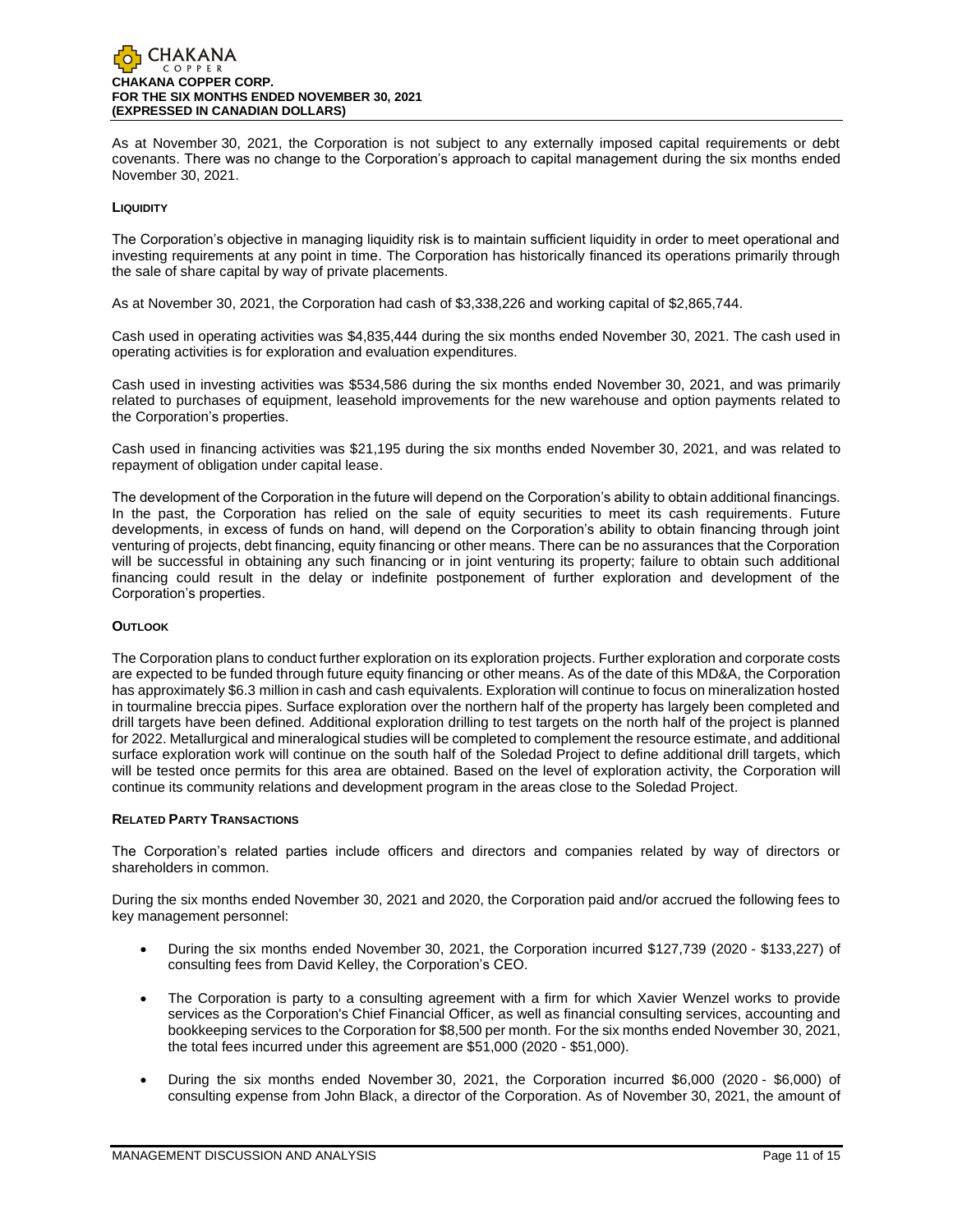\$44,000 (May 31, 2021 - \$38,000) was owed to John Black, which is included in accounts payable and accrued liabilities. The amount owed is non-interest-bearing, unsecured and due on demand.

- During the six months ended November 30, 2021, the Corporation incurred \$30,000 (2020 \$30,000) of consulting expense from Chelmer Consulting Corp., a company controlled by Darren Devine, a director of the Corporation. As of November 30, 2021, the amount of \$5,250 (May 31, 2021 - \$5,250) was owed to Chelmer Consulting Corp., which is included in accounts payable and accrued liabilities. The amount owed is noninterest-bearing, unsecured and due on demand.
- During the six months ended November 30, 2021, the Corporation incurred \$45,636 (2020 \$nil) of consulting expense from Balfour Holdings LLC, a company owned by Douglas Silver, a director of the Corporation. As of November 30, 2021, the amount of \$nil (May 31, 2021 - \$nil) was owed to Balfour Holdings LLC.
- During the six months ended November 30, 2021, the Corporation incurred \$6,000 (2020 \$6,000) of consulting expense from Tom Wharton, a director of the Corporation. As of November 30, 2021, the amount of \$11,000 (May 31, 2021 - \$5,000) was owed to Tom Wharton, which is included in accounts payable and accrued liabilities. The amount owed is non-interest-bearing, unsecured and due on demand.

# **OFF BALANCE SHEET ARRANGEMENTS**

The Corporation currently has no off-balance sheet arrangements.

## **FINANCIAL INSTRUMENTS AND RISK MANAGEMENT**

Financial assets and liabilities are classified in the fair value hierarchy according to the lowest level of input that is significant to the fair value measurement. Assessment of the significance of a particular input to the fair value measurement requires judgment and may affect placement within the fair value hierarchy levels.

The hierarchy is as follows:

- Level 1 fair value measurements are those derived from quoted prices (unadjusted) in active markets for identical assets or liabilities that the entity can access at the measurement date.
- Level 2 fair value measurements are those derived from inputs other than quoted prices included within Level 1 that are observable for the asset or liability, either directly or indirectly.
- Level 3 fair value measurements are those derived from inputs that are unobservable inputs for the asset or liability.

The fair value of cash under the fair value hierarchy is measured using Level 1 inputs. The Corporation considers that the carrying amount of all its financial assets and financial liabilities recognized at amortized cost in the consolidated financial statements approximates their fair value due to the demand nature or short-term maturity of these instruments.

Fair value estimates of financial instruments are made at a specific point in time, based on relevant information about financial markets and specific financial instruments. As these estimates are subjective in nature, involving uncertainties and matters of significant judgment, they cannot be determined with precision. Changes in assumptions can significantly affect estimated fair values.

## **FINANCIAL RISK FACTORS**

The Corporation's risk exposure and the impact on the Corporation's financial instruments are summarized below:

# Credit risk

Credit risk is the risk of potential loss to the Corporation if the counterparty to a financial instrument fails to meet its contractual obligations. The Corporation's credit risk is primarily attributable to its liquid financial assets, including cash and receivables. The Corporation limits exposure to credit risk on liquid financial assets through maintaining its cash with a high credit quality financial institution.

## Liquidity risk

Liquidity risk is the risk that the Corporation will not be able to meet its financial obligations as they fall due. The Corporation currently settles its financial obligations with cash. The ability to do this relies on the Corporation raising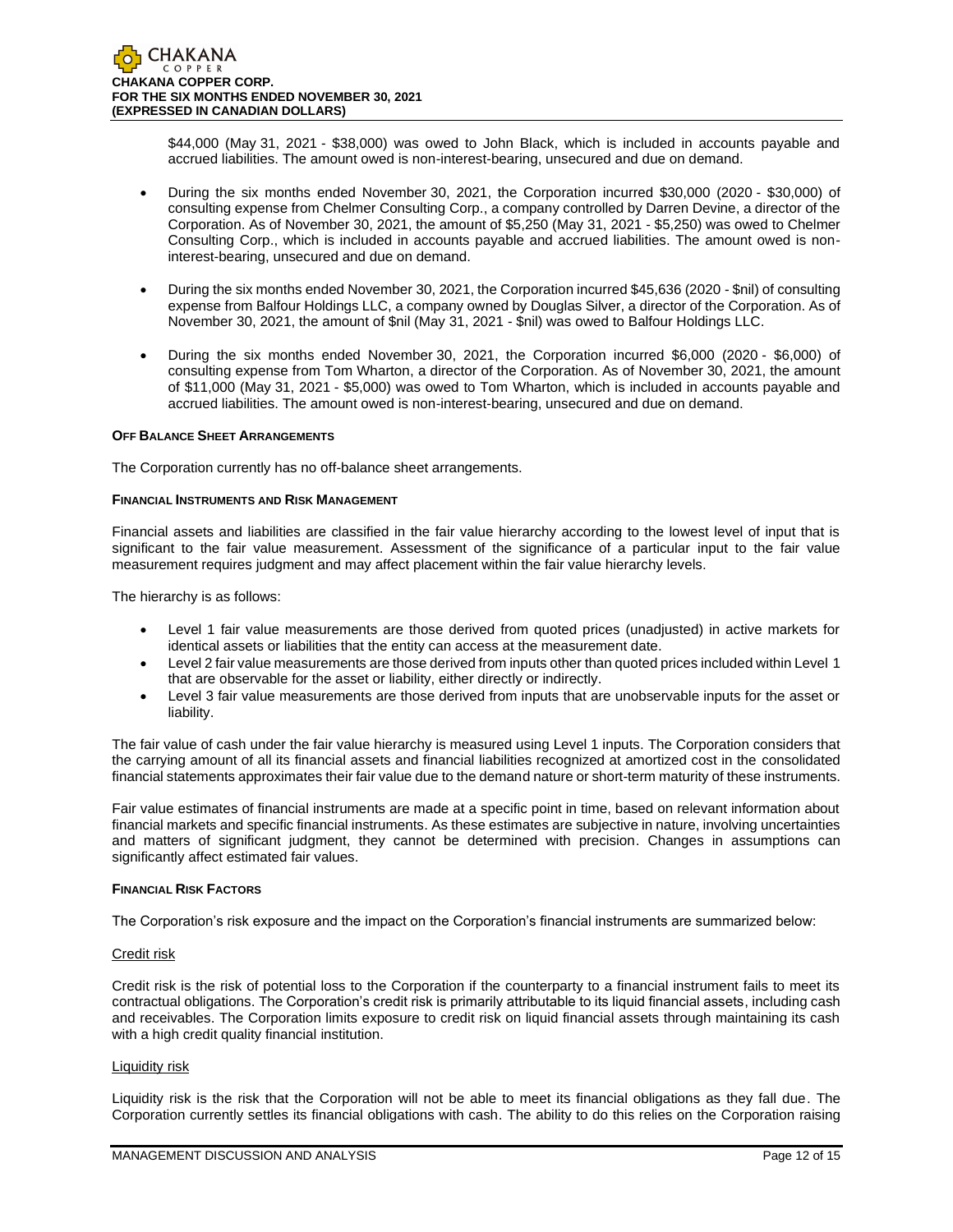

equity financing in a timely manner and by maintaining sufficient cash in excess of anticipated needs. The Corporation is exposed to liquidity risk.

#### Interest rate risk

Interest rate risk is the risk that the fair value or future cash flows of a financial instrument will fluctuate due to changes in market interest rates. The Corporation has no interest-bearing debt. The Corporation's sensitivity to interest rates is minimal.

#### Foreign currency risk

Foreign currency risk is the risk on fluctuation of currency related to monetary items with a settlement currency other than the Canadian dollar. The functional currency of Chakana is the Canadian dollar and the functional currency of the subsidiary is the Peruvian Sol. The Corporation is exposed to foreign currency risk on fluctuations related to cash, receivables, prepayments and accrued liabilities that are denominated in Peruvian soles, US dollars and Canadian dollars. The Corporation has not used derivative instruments to reduce its exposure to foreign currency risk nor has it entered into foreign exchange contracts to hedge against gains or losses from foreign exchange fluctuations.

#### **BUSINESS RISKS AND UNCERTAINTIES**

Additional information on risks and uncertainties relating to Chakana's business is provided in Remo Resources Inc.'s Filing Statement dated December 4, 2017 under the heading **Financial Risk Factors**. This Filing Statement is accessible under the Corporation's profile at [www.sedar.com.](http://www.sedar.com/)

## **CONTRACTUAL OBLIGATIONS**

The Corporation leases various premises that expire from May 2021 to June 2026. The Corporation is obligated to make \$56,900 in minimum lease payments under the premises leases in the fiscal year to end May 31, 2022.

#### **CONTINGENCIES**

During the six months ended November 30, 2021, a former employee who had the role of community relations manager for the Corporation's subsidiary filed a claim against the Corporation alleging he suffered an injury while working with the Corporation and is seeking compensation for damages of up to US \$390,000. The former employee was employed during 2019 and has provided no evidence such injury occurred while employed by the Corporation nor if such injury was a direct result of his employment. The Corporation believes the claim is without merit and intends to vigorously defend its position. Due to Covid-19, a hearing on this has been postponed until May 10, 2022. As the outcome of this claim is uncertain, no amount has been accrued for any potential loss under this complaint.

## **CRITICAL ACCOUNTING JUDGMENTS AND ESTIMATES**

The preparation of the Corporation's condensed interim consolidated financial statements in conformity with IFRS requires management to make judgments, estimates and assumptions that affect the reported amounts of assets, liabilities and contingent liabilities at the date of the condensed interim consolidated financial statements, and reported amounts of income and expenses during the reporting period. Estimates and assumptions are continuously evaluated and are based on management's experience and other factors, including expectations of future events that are believed to be reasonable under the circumstances. However, actual outcomes may differ significantly from these estimates.

Areas requiring a significant degree of judgment relate to the recoverability and measurement of deferred tax assets and liabilities, the ability to continue as a going concern and the capitalization of development costs. Actual results may differ from those estimates and judgments. Areas requiring a significant degree of estimation include allowances for doubtful accounts.

Judgments that have the most significant effect on the amounts recognized in the Corporation's consolidated financial statements are as follows:

• *Impairment of Exploration and Evaluation Assets*

The net carrying value of each mineral property is reviewed regularly for conditions that suggest potential indications of impairment. This review requires significant judgment. Factors considered in the assessment of asset impairment include, but are not limited to, whether there has been a significant adverse change in the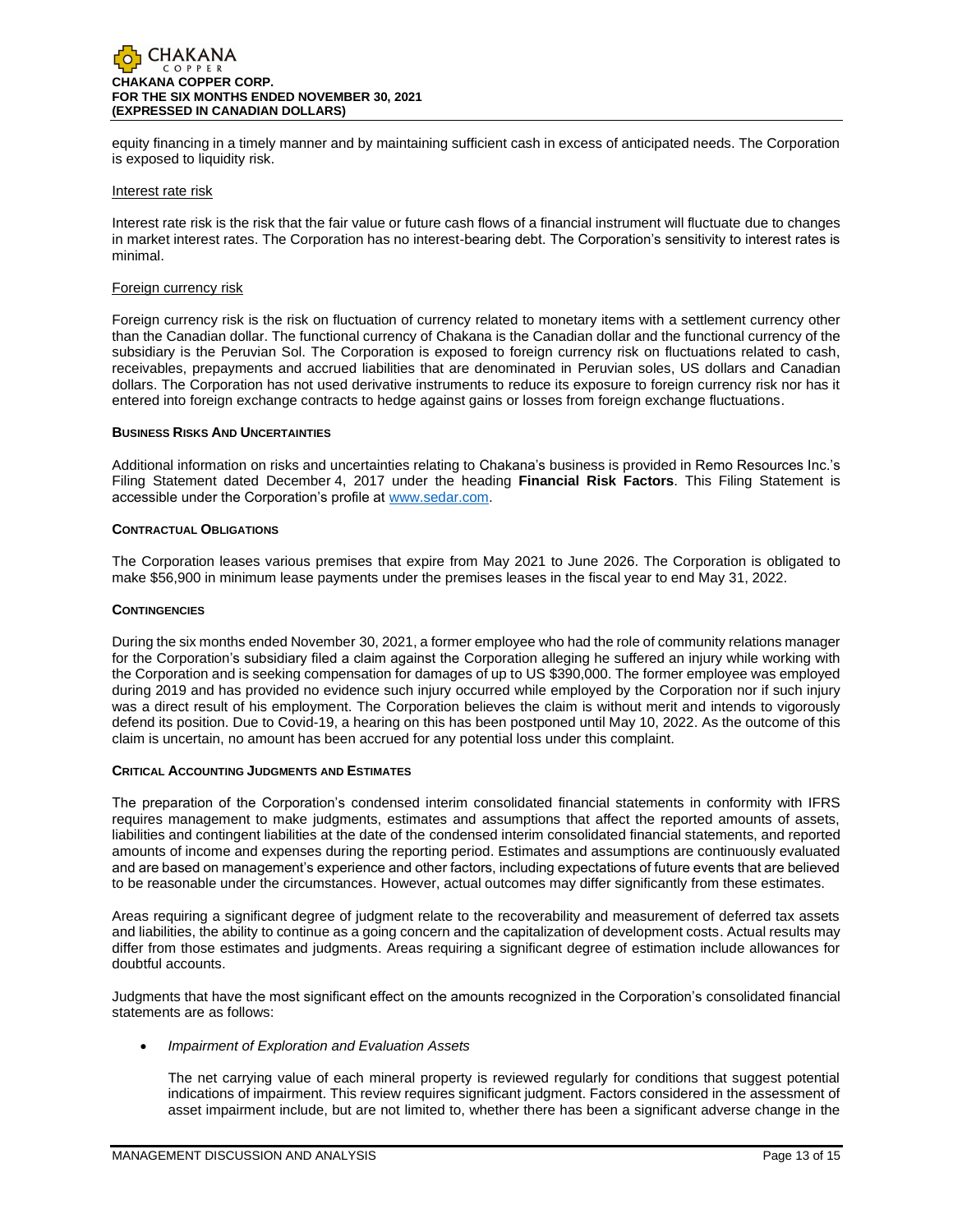legal, regulatory, accessibility, title, environmental or political factors that could affect the property's value; whether there has been an accumulation of costs significantly in excess of the amounts originally expected for the property's acquisition, development or cost of holding; and whether exploration activities produced results that are not promising, such that no more work is being planned in the foreseeable future.

# • *Going Concern*

The assessment of the Corporation's ability to continue as a going concern involves critical judgment based on historical experience and expectations of the Corporation's ability to generate adequate financing. Significant judgment is used in the Corporation's assessment of its ability to continue as a going concern.

# • *Value-added Tax Receivable*

The Corporation has a signed agreement with the Peruvian Ministry of Energy and Mines to receive a refund on value-added taxes for certain exploration related expenditures incurred by the Corporation in Peru, prior to the Corporation generating sales. These value-added tax receivables are subject to review by the Peruvian tax authorities. Management is required to assess the likelihood of approval for the expenditures filed for refund and collectability of the value-added tax receivables from the Peruvian Ministry of Energy and Mines.

• *Income Taxes*

Deferred tax assets and liabilities are determined based on differences between the financial statement carrying values of assets and liabilities and their respective income tax bases (temporary differences), and losses carried forward.

The determination of the ability of the Corporation to utilize tax loss carry-forwards to offset deferred tax liabilities requires management to exercise judgment and make certain assumptions about the future performance of the Corporation. Management is required to assess whether it is probable that the Corporation will benefit from these prior losses and other deferred tax assets. Changes in economic conditions, metal prices and other factors could result in revision to the estimates of the benefits to be realized or the timing of utilizing the losses.

• *Functional Currency*

The functional currency for the Corporation's subsidiary is the Peruvian sol – the currency of the primary economic environment in which the entity operates. Determination of functional currency may involve certain judgments to determine the primary economic environment and the Corporation reconsiders the functional currency of its entities if there is a change in events and conditions that determined the primary economic environment.

## **SIGNIFICANT ACCOUNTING POLICIES**

The Corporation's significant accounting policies are summarized in Note 3 to the audited consolidated financial statements for the year ended May 31, 2021.

# **CAUTIONARY STATEMENT REGARDING FORWARD-LOOKING STATEMENTS**

This MD&A contains certain statements that may be deemed "forward-looking statements", including statements regarding developments in the Corporation's operations in future periods, adequacy of financial resources, and future plans and objectives of the Corporation. All statements in this document, other than statements of historical fact, which address events or developments that the Corporation expects to occur, are forward-looking statements. Forwardlooking statements are statements that are not historical facts and are generally, but not always, identified by the words "expects", "plans", "anticipates", "believes", "intends", "estimates", "projects", "potential", "interprets" and similar expressions, or events or conditions that "will", "would", "may", "could" or "should" occur. Forward-looking statements in this document include statements regarding future exploration programs, liquidity and effects of accounting policy changes.

Although the Corporation believes the expectations expressed in such forward-looking statements are based on reasonable assumptions, such statements are not guarantees of future performance and actual results may differ materially from those in forward-looking statements. Factors that could cause the actual results to differ materially from those in forward-looking statements include market prices, exploration success, continued availability of capital and